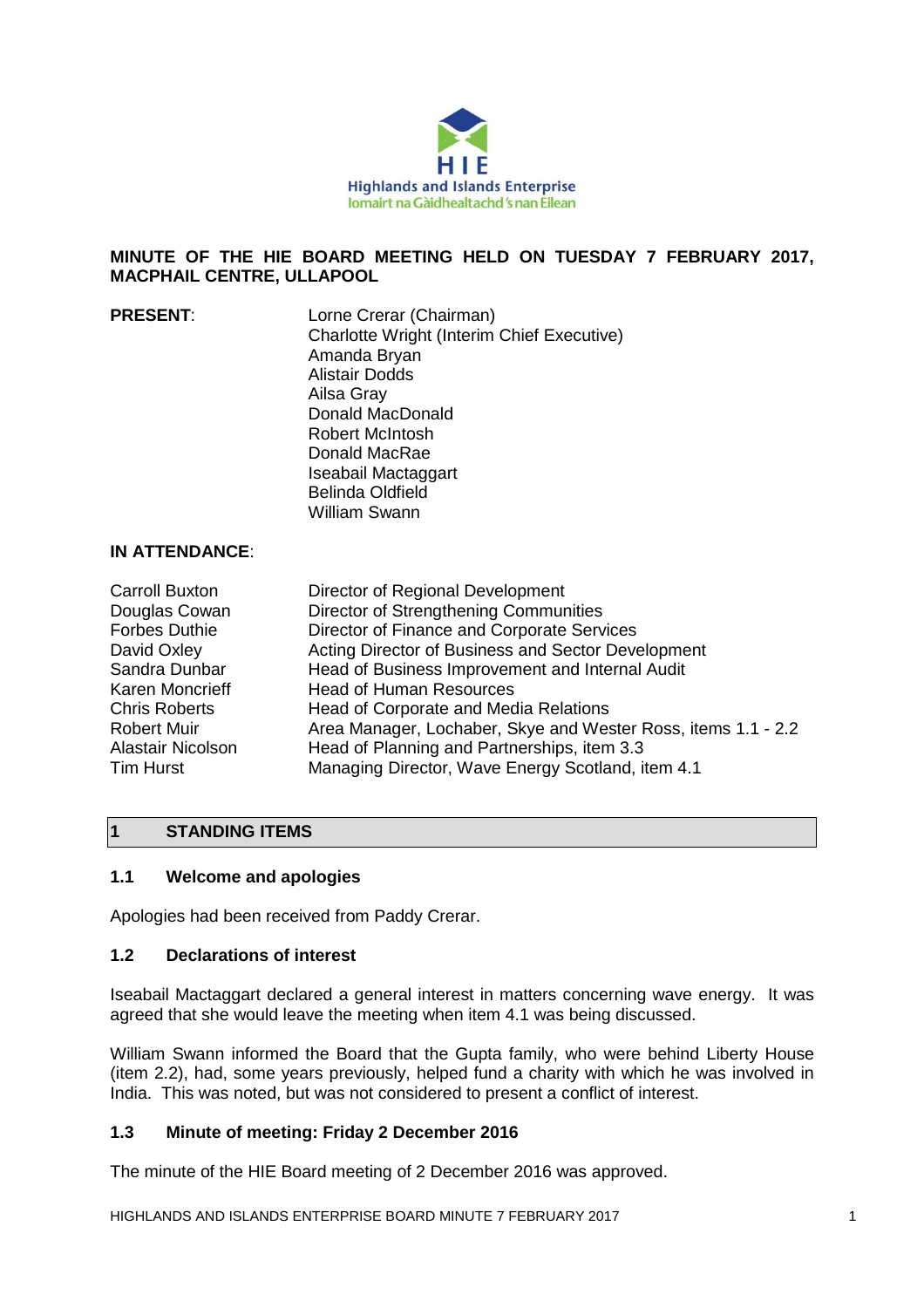### **1.4 Minute of meeting: Tuesday 13 December 2016**

The minute of the HIE Board meeting of 13 December 2016 was approved.

#### **1.5 Matters arising**

It was noted that the Cabinet Secretary for the Economy, Jobs and Fair Work had accepted an invitation to discuss the Enterprise and Skills Review directly with HIE Board members, and that a meeting would take place in Edinburgh on 4 March.

The Scottish Government had confirmed that HIE's requests for one-year extensions to the appointments of six current Board members had been approved. The six, whose appointments have now been extended until 31 March 2018, are: Paddy Crerar, Alistair Dodds, Donald MacDonald, Donald MacRae, Iseabail Mactaggart and William Swann.

Preparations to recruit HIE's next Chief Executive were progressing well and an appointment panel had been established.

It was planned that the agenda for the April Board meeting would include an overview and discussion of HIE's approach and activities in the fields of innovation and entrepreneurship.

### **2 UPDATES**

#### **2.1 Update from the Chairman and Interim Chief Executive**

The Interim Chief Executive noted that Forbes Duthie would retire at the end of March and that this would be his final HIE Board meeting. Recruitment for a new Director of Finance and Corporate Services was now under way.

#### *[Paragraph removed due to commercial sensitivity.]*

In Argyll, Korean-owned wind tower manufacturer CS Wind was continuing to face significant challenges, particularly in the onshore market, and had announced that up to 63 jobs were at risk. HIE was maintaining close contact and monitoring the situation carefully.

Following detailed discussions with HIE, contact centre operator Kura had agreed to lease premises in the Enterprise Park Forres that had previously been occupied by Capita. The new arrangements will provide continuity of employment for around 100 former Capita employees in Forres.

#### *[Paragraph removed due to commercial sensitivity.]*

At Cairngorm, HIE staff were continuing to work very closely with operating company Natural Retreats, which was suffering from a complete lack of any significant snowfall to date during the 2016/17 winter season. Building local engagement through stakeholder relations remained a key area of focus. A revised masterplan for Cairngorm Mountain Ltd was expected to be presented to the HIE Board in June.

Glasgow School of Art's new campus at Altyre, near Forres, had been formally opened, with the ceremony attracting widespread media coverage.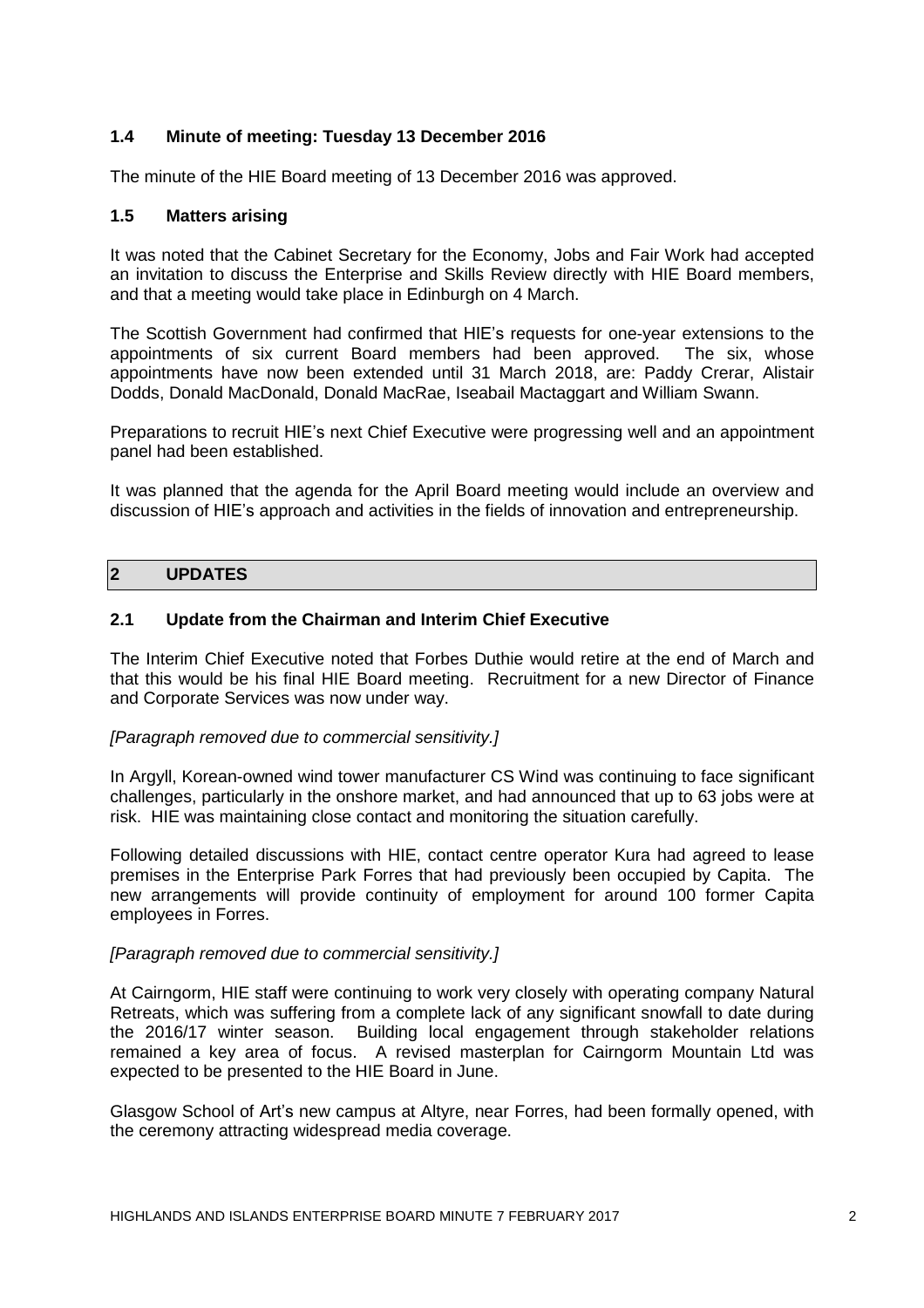Two Highlands and Islands businesses had been announced as winners in the Scottish Life Sciences Awards. Inside Biometrics, based in Dingwall, won the innovation award, while BASF Pharma Callanish took the prize for export and international trade.

The Head of Business Improvement and Internal Audit (BIIA) updated the Board on a court action concerning the renovation of Lews Castle in Stornoway. Stornoway-based Kenman Holdings had received consent to pursue an action against Comhairle nan Eilean Siar (CnES), which had led the renovation project. HIE was not the subject of any action, but had an interest as the agency had awarded funding support to CnES for this project. The Board noted that HIE's contribution was conditional on the project being compliant with procurement and State Aid regulations, and that the renovated Lews Castle was due to be opened by the First Minister in March.

HIE had received a complaint and was the subject of a court challenge concerning funding awarded to Global Energy Group for quayside development at Nigg yard in Ross-shire. A court date was expected to be scheduled for May 2017, and it was anticipated that the legal process could be protracted.

*[Paragraph removed, as disclosure at this time could potentially harm the effective conduct of public affairs.]* 

The Head of Human Resources confirmed that arrangements were being put in place to enable recruitment of HIE's next Chief Executive to get under way in March, with interviews and appointment scheduled to take place early in June.

The Chairman updated the Board on engagement with the Scottish Government concerning the current Enterprise and Skills Review, including a role he had performed outwith his duties as Chair of HIE, to conduct a review of future governance arrangements and provide a report to the Cabinet Secretary for the Economy, Jobs and Fair Work. HIE's response to this report had also been submitted to the Cabinet Secretary and was included in Board papers. Professor Crerar thanked Amanda Bryan, Alistair Dodds and Donald MacRae, who had formed a sub-group of the Board to focus on the Review. The next steps would include a meeting of the Ministerial Review Group, which was due to take place later in February, and discussion at the Convention of the Highlands and Islands, which Alistair Dodds and Charlotte Wright would attend on 20 February.

### **2.2 Lochaber Smelter: update following acquisition by Liberty House**

The Area Manager, Lochaber, Skye and Wester Ross, updated the Board on the current position of the Lochaber aluminium smelter, hydro stations at Fort William and Kinlochleven, and the wider estate formerly owned by Rio Tinto Alcan, following their acquisition by Liberty House, part of the GFG Alliance. The Scottish Government had entered into a 25-year power purchase agreement with Liberty House, which had committed to: invest £50m in the existing smelter operation; invest £70m in a new factory in Fort William to make alloy wheels for the automotive industry; invest in an electric arc furnace, and engage with community trusts to develop estate lands.

*[Two sentences removed, due to commercial sensitivity.]* HIE had established a response team with the Highland Council and Skills Development Scotland to progress a range of important issues including industrial development, skills, housing, development of Corpach port, community land, and supply chain opportunities.

The Board welcomed the update, recognising that these developments represent a project of national significance that is set to have a transformational impact on Fort William and the surrounding area. Discussion focused on subjects identified in the response team workstreams above, and on the importance of enhancing grid capacity to export energy from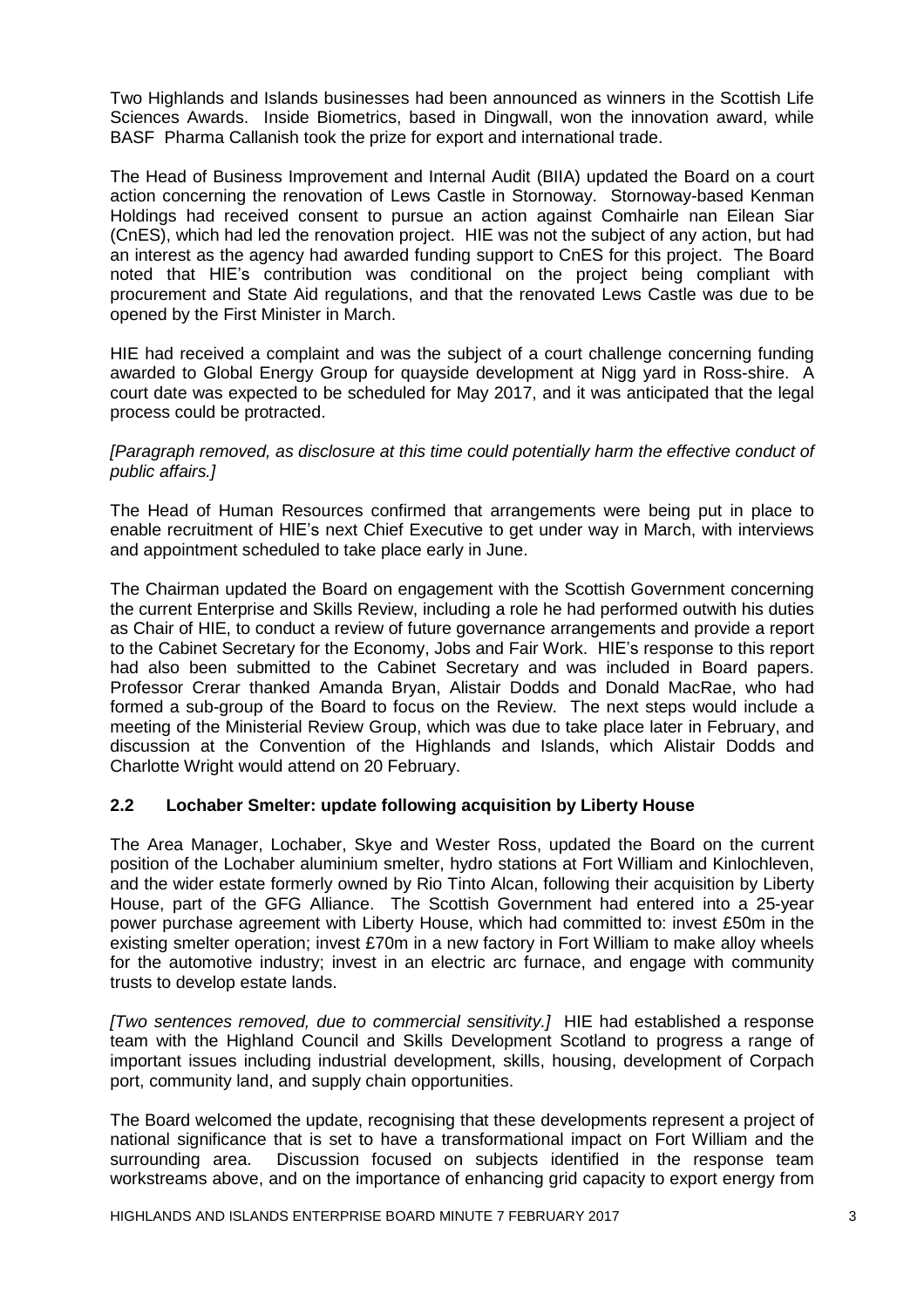the site. The Chairman thanked the Area Manager for his update, and for his valuable contributions to this major project.

### *Robert Muir left the meeting*

### **2.3 Verbal update: marketing land at Inverness Campus for hotel development**

The Director of Regional Development updated the Board on HIE's plans to attract a developer to build and operate a hotel on Inverness Campus. Since the last Board meeting, the Campus team had been exploring ways to maximise social benefits arising from the project, in line with the original vision for the Campus, while also taking care to comply with State Aid regulations. The Board recognised the challenges inherent in designing a visitor accommodation project that would generate social benefits, and also have sufficient appeal to the market to attract the right developer. Members endorsed the approach being taken by HIE staff, recognising that it was likely to take time to determine the optimal way forward. A fully developed proposal will be brought back for Board consideration in due course, before being put to the market.

### **3 RESOURCES AND GOVERNANCE**

### **3.1 Financial statement to 31 December 2016**

The Director of Finance and Corporate Services presented HIE's latest financial report, covering the nine months to 31 December 2016, with a verbal update to cover activity in January 2017. This noted that HIE remained in a strong position to deliver full budget utilisation by the year end. In the final quarter of the financial year, budgets were being continually monitored and adjusted to ensure a balanced outcome would be achieved by both HIE and its subsidiary, Wave Energy Scotland (WES). The WES budget for 2016/17 had been reduced from an initial allocation of £10m to £8m, and HIE had used part of this difference to return £1.5m to the Scottish Government, at its request, for reallocation.

The Scottish Government's baseline 2017/18 budget for HIE had confirmed a £0.5m reduction in grant-in-aid, from £56.2m in 2015/16 to £55.7m. However, a further £3.2m would be available as a result of HIE no longer being required to make Strategic Forum savings. The net result, therefore, was equivalent to a £2.7m increase in HIE's ability to invest in the coming year. WES's budget would be £8.0m, although it was possible that additional resource could be negotiated in-year if required.

During questions, the Director explained that HIE's superannuation fund deficit had declined slightly to £44m following a change in US interest rates, and would continue to be monitored closely. Mr Duthie also confirmed that funding was expected to be released before the year end relating to two major projects, which would enable full use of resources to be achieved.

The Chairman thanked the Director for his report, noting that this Board meeting would be Mr Duthie's last before his retirement at the end of March. Board members joined the Chairman in expressing their appreciation of the Director's excellent service to HIE in skilfully managing the organisation's finances over 15 years, and offered their good wishes to him in his upcoming retirement. Mr Duthie thanked the Board, and paid tribute to his colleagues in HIE's finance team for their contributions.

### **3.2 Risk register – January 2017**

The Head of Business Improvement and Internal Audit (BIIA) presented the most recent update of the HIE corporate risk register. This showed that, in January 2017, HIE had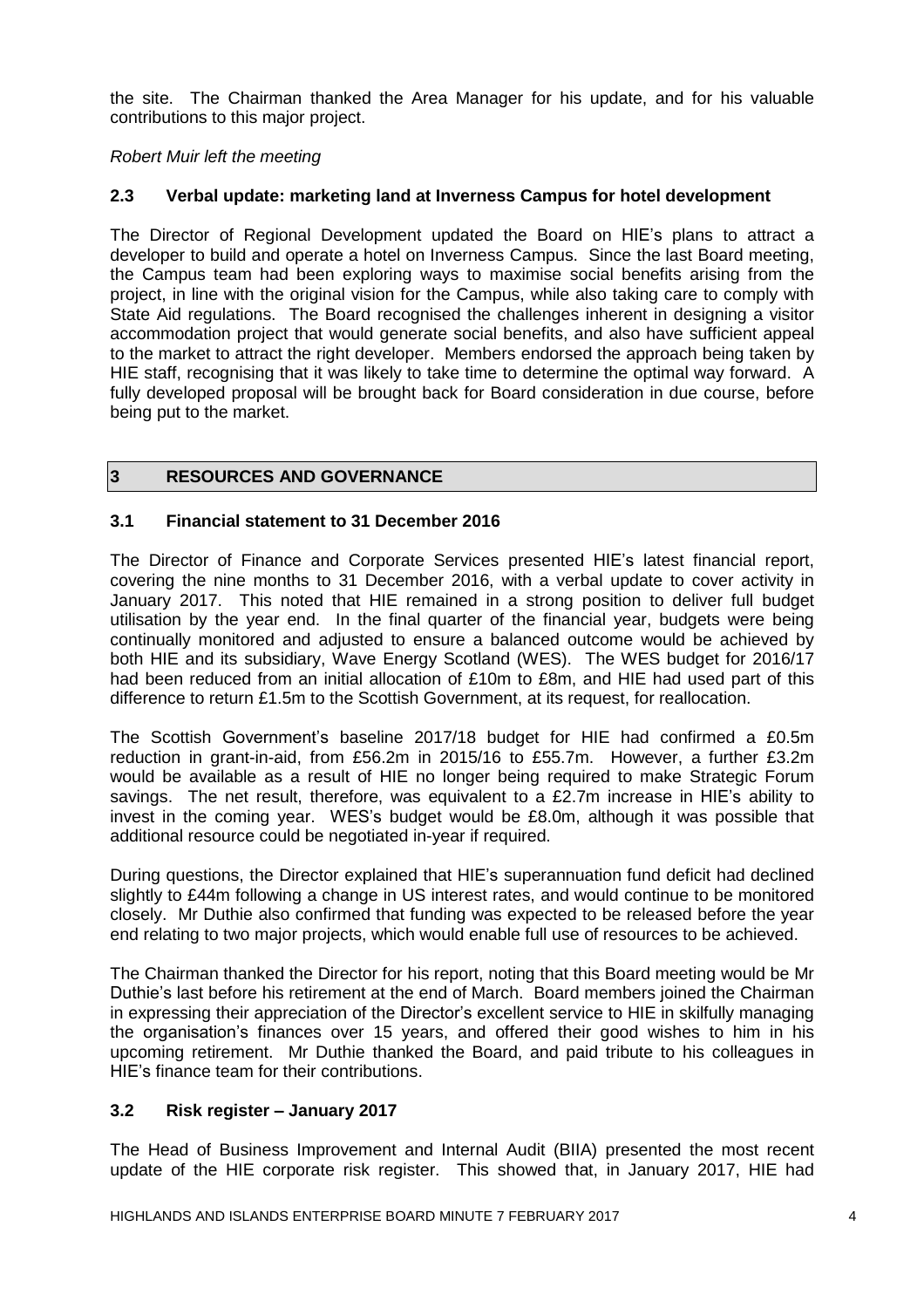identified a total of 31 risks (22 strategic and 9 tactical) which were being tracked and treated across the organisation. This compared with a total of 27 risks identified in October, and had been compiled following review of business unit registers, discussions with key individuals and consideration of discussion points raised at the most recent meetings of the Board and HIE senior managers. It was noted that the register would be discussed in detail at the next Risk and Assurance Committee meeting in March, when a revised approach to risk management would also be presented.

In discussion, Board members highlighted the need to recognise and address risks arising from changes that were being considered through the current Enterprise and Skills Review, in order to ensure that the needs and opportunities of all parts of the region would continue to be supported under any new arrangements. Belinda Oldfield also requested that future reports include clear indications of the most significant risks facing HIE at any given time.

# **3.3 Minute of the Risk and Assurance Committee meeting, 13 December 2016**

Alistair Dodds, as Chair of the Risk and Assurance Committee, presented the minute of a committee meeting that had been held on 13 December 2016 to agree a protocol concerning an existing declaration of interest by the Interim Chief Executive.

### **3.4 Draft minute of the Risk and Assurance Committee meeting, 10 January 2017**

The Committee noted the content of the draft minute of the Risk and Assurance Committee held on 10 January 2017. Minutes of the Risk and Assurance Committee are routinely presented in draft form to offer the full Board early sight of any significant issues that may be under review.

## **4 ITEMS FOR DISCUSSION**

### **4.1 Wave Energy Scotland – technology programme stage gate transitions**

*Iseabail Mactaggart left the meeting. Tim Hurst joined the meeting.*

The Managing Director, Wave Energy Scotland (WES), presented proposals to refine the process, budget and timeline for approving projects that would progress through WES's stage gate transitions. Stage gates are a means by which WES evaluates the most promising projects in its portfolio and selects those that should continue further through research and development and towards the creation of a prototype.

Projects chosen to advance to the next stage require HIE Board approval, and past recommendations had been presented to scheduled Board meetings for this purpose. However, discussion at the Risk and Assurance Committee on 10 January had highlighted the need to maintain pace in these development projects, and it was now recommended that holding additional meetings of the Board or a designated sub-group to appraise WES's recommendations would expedite the process and provide a better option for the developers.

The Board endorsed this recommendation, and approved the proposed timetable and methodology for evaluating projects within two current WES programmes, one for power take-off (PTO) technologies, and the other for a novel wave energy converter (NWEC) programme. It was noted that the PTO programme required a decision in April, and that a virtual Board meeting would be scheduled to accommodate this. The Board also requested an update on WES's progress to date and its aspirations for the future, to be presented at its April meeting.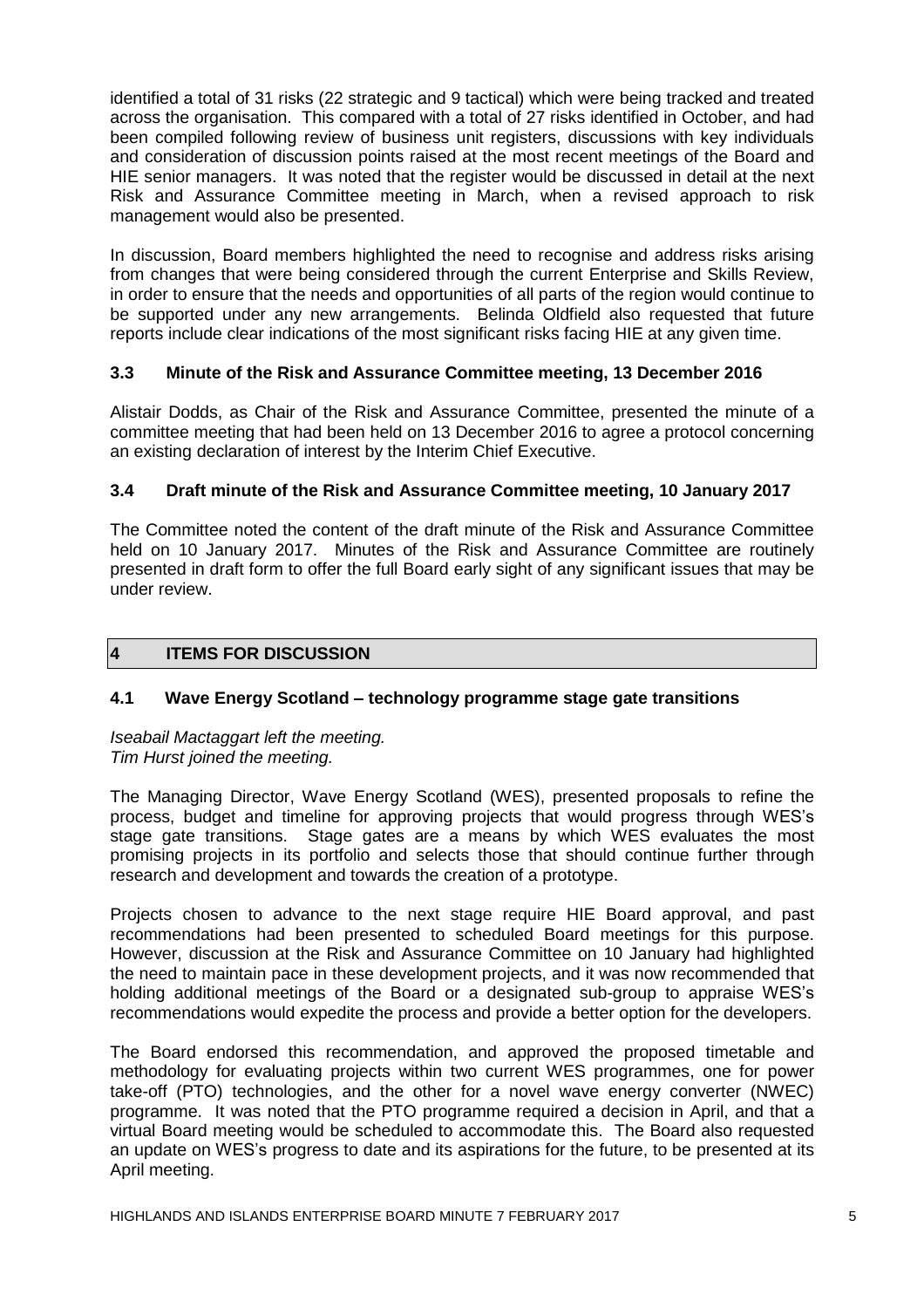#### *Tim Hurst left the meeting. Iseabail Mactaggart rejoined the meeting.*

### **4.2 HIE corporate performance report**

The Head of Planning and Partnerships presented a summary corporate performance report, outlining progress achieved to date during 2016/17. This showed that HIE was on course to meet or exceed all performance measures that had been agreed with the Scottish Government for the year. In particular, Mr Nicolson highlighted that a total of 1,482 jobs had been supported with 92 separate clients, most of these paying at or above the Living Wage. After removing HIE's largest investment approved during the year (LifeScan Scotland), the figure for jobs created or retained remained 1,116, which was still well above the 700-900 range that had been set as the performance measure. It was noted that the jobs figure included 166 in fragile areas, against a performance measure of 100-150.

In discussion, Board members explored these figures in greater depth. Questions were raised as to whether the measures for the year were sufficiently ambitious. In response, it was explained that HIE's planning process tried to balance ambition with expectation, and that opportunities existed to adjust measures in-year to ensure that the organisation remained focused on high achievement. It was clarified that the figures record the positive outcomes of cases supported by HIE, and do not represent net results for individual clients or the economy as a whole, although every effort is made to be as accurate as possible. It was also noted that the cost per job of individual projects was taken into account at appraisal stage. Lastly, it was noted that the relatively smaller size of many of the business supported by HIE, when compared with other parts of Scotland, made increasing productivity a particularly challenging topic for the region.

The Board thanked Mr Nicolson for his presentation, and looked forward to the year-end results being presented at its next meeting.

### **4.3 Draft HIE operating plan 2017-2020**

The Head of Planning and Partnerships gave a short presentation to inform discussion of HIE's Operating Plan for 2017/18, which was currently in preparation, with the aim of being published at the end of March 2017.

Board members focused on the importance of pursuing effective collaboration between HIE and other public, private and third sector partners, including central and local government and other agencies involved in Scotland's enterprise and skills system. It was agreed that collaboration was an underlying principle of HIE's approach to economic and community development, and that the agency's commitment to partnership should feature strongly throughout the plan. There was also a need to ensure that HIE's plans were accessible and meaningful to a broad audience by using clear language to express the organisation's ambitions and actions.

Specific points were noted in relation to individual sections. These included stressing the need to improve mobile phone coverage as well as broadband; including greater detail on universities' role in research, development and commercialisation, and highlighting HIE's role in influencing central government in determining both regional and national policy. Under performance measurement, it should be made clear that HIE's methodology, while tailored to the particular characteristics of the region, would be aligned with partner enterprise and skills agencies. Following discussion on the tourism sector, it was agreed that a report on the impact of the North Coast 500 route would be brought back to a future meeting.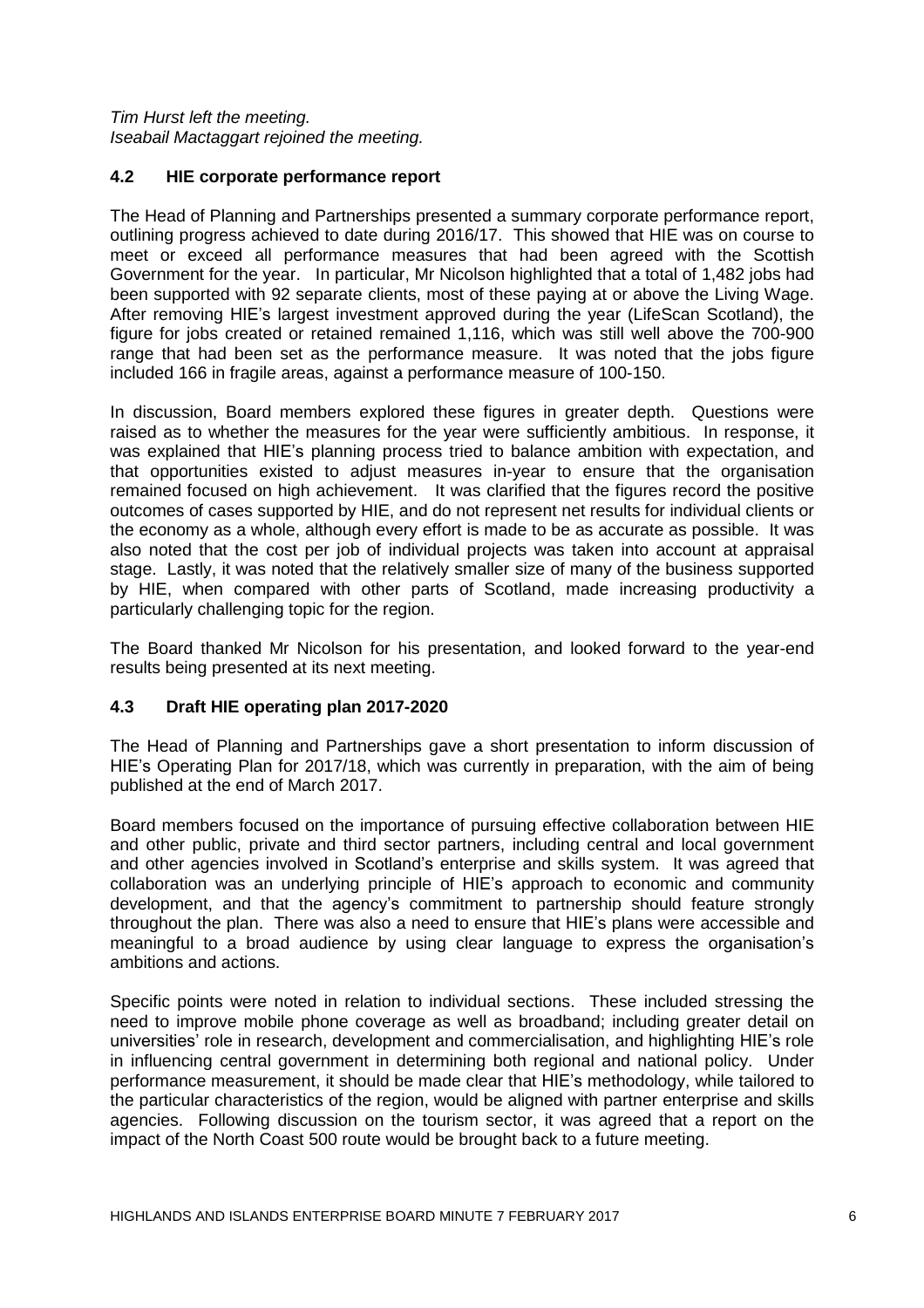The plan will continue to be developed, and agreed with Scottish Government officials before being submitted for Cabinet Secretary approval.

### **4.4 Strengthening communities: A refreshed approach to our policies, priorities and opportunities**

The Director of Strengthening Communities gave a presentation describing a refreshed approach to HIE's policies, priorities and opportunities regarding the agency's role in strengthening communities and fragile areas. This updated the Board on the progress of work being carried out to examine HIE's approach to a broad range of topics, including community account management, the role of local development officers, support for social enterprises, job creation, collaboration with other public bodies, and a focus on place-based development initiatives.

The presentation generated a great deal of interest and discussion, with Board members expressing strong appetite for a refreshed approach that was outward-looking, ambitious, and focused on how HIE and partner bodies could marshal resources to support communities with the aspiration and capacity to enhance their resilience and sustainability. Ailsa Gray highlighted the availability of online toolkits for community development and offered to meet the Director to explore how these might be utilised. Robert McIntosh suggested that it would be useful to meet the new Scottish Land Commission, possibly through a board-to-board session. A proposal to hold a Scotland-wide strengthening communities conference during 2017 was noted, and it was agreed that further work should be carried out to determine the best format, location and timing for such an event.

The Board welcomed the progress that had been made to date, and agreed that a detailed strategic paper would be brought back for full discussion in the summer.

### **4.5 HIE Business Panel - qualitative research**

The Board welcomed the findings of qualitative research, conducted through in-depth interviews with selected members of HIE's online business panel, to investigate issues identified in the most recent full panel survey (October 2016). A total of 20 interviews had been held in December 2016 and January 2017, targeting a sample of businesses in the sectors of food and drink, and tourism, for whom issues identified in the October survey of the full panel were particularly relevant. The research presented mixed views on business confidence, and showed that the main factor affecting this issue was the UK's decision to leave the European Union. Although some food and drink businesses reported that the weakness of sterling had improved competitiveness, others were challenged by price increases for certain products and rising costs from wholesalers. Recruitment and skills challenges were also highlighted, including lack of technical and social skills, relatively small talent pools, and competition from larger employers.

A report summarising these findings will be shared with the Scottish Government and partner agencies. HIE's next full business panel survey was currently under way, and results were expected to be available in March. As well as core tracking questions, this survey had been designed to focus on trade issues, including imports, exports and supply chain opportunities, and would again be followed by qualitative in-depth research among a smaller cohort.

# **5 PAPERS FOR INFORMATION**

### **5.1 Annual survey of MSPs**

The Head of Planning and Partnerships presented the results of the latest survey of MSPs, which will be used to inform HIE's strategic engagement strategy.